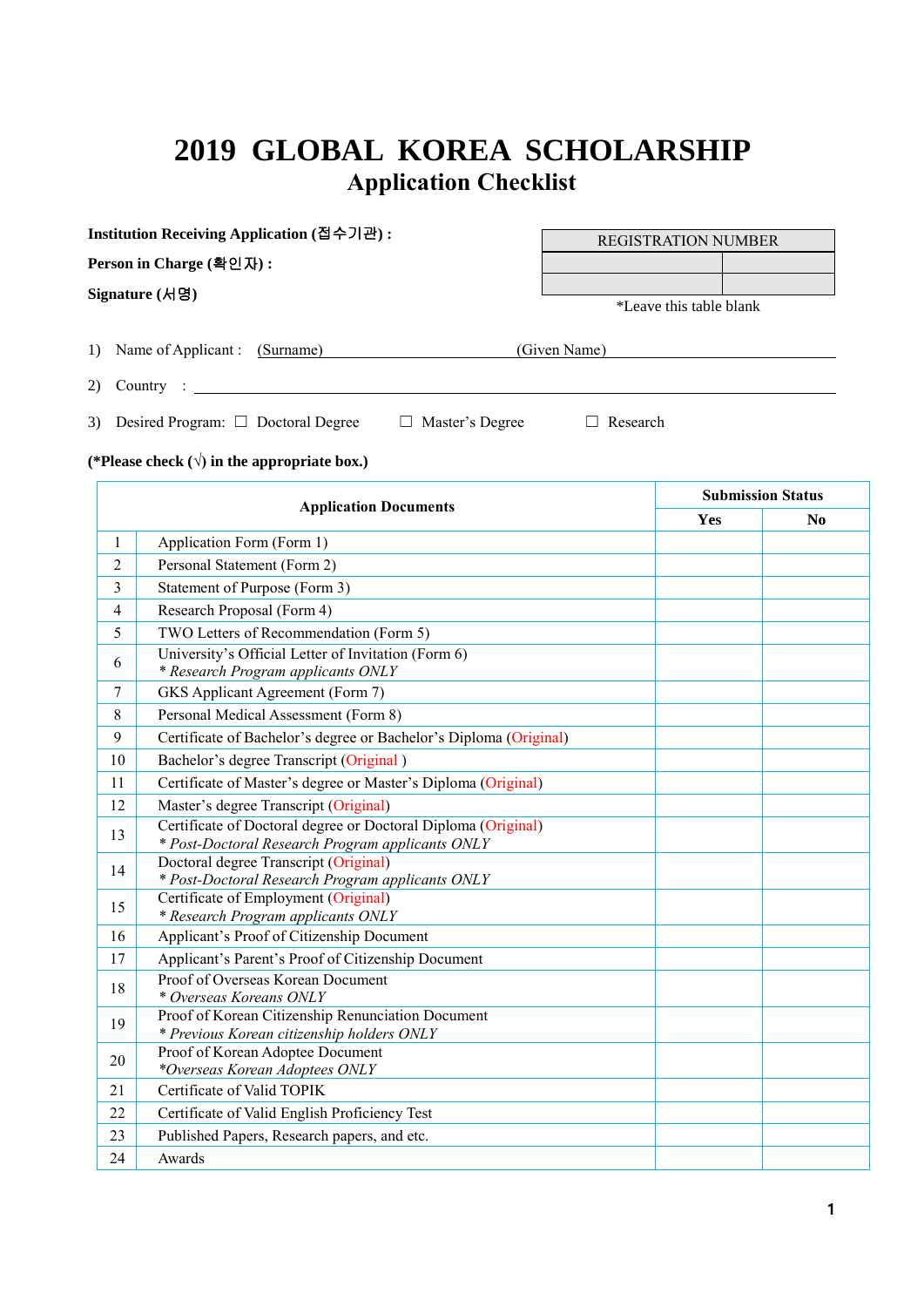#### **2019 GLOBAL KOREA SCHOLARSHIP FORM 1. Application Form for Graduate Degrees**

*Please check (*☒*) the following. Click the box to check or uncheck.* 

#### **1. Application Track** 추천기관

☐ Embassy 재외공관 ☐ University 국내대학

#### **2. Type of Application** 추천유형

☐ General 일반추천 ☐ Overseas Korean Adoptee 입양인 ☐ Overseas Korean 재외동포

#### **3. Desired Field of Study** 희망계열

- ☐ Liberal Arts and Social Science 인문사회계열
- ☐ Science, Technology and Engineering 자연공학계열
- ☐ Arts and Sports 예체능계열

#### **4. Program to Apply** 지원과정

☐ Doctoral Degree 박사과정 ☐ Master's Degree 석사과정 ☐ Research 연구과정

*Please complete the form below. It must be typed in English ONLY.*

|                                                            | $\overline{Surname}$ $\triangleleft$                                             |  | Given Name $0/\epsilon$                               | Gender 성별                 |  | <b>Marital Status</b><br>결혼여부                              |      |                 |  |  |
|------------------------------------------------------------|----------------------------------------------------------------------------------|--|-------------------------------------------------------|---------------------------|--|------------------------------------------------------------|------|-----------------|--|--|
| Full Name<br>성명                                            |                                                                                  |  |                                                       | Male<br>П.<br>П<br>Female |  | Single<br>$\Box$<br>П<br>Married                           |      |                 |  |  |
|                                                            | *Please write your full name as indicated on your passport or official documents |  |                                                       |                           |  |                                                            |      | Photo           |  |  |
| Date of Birth 생년월일<br>(YYYY/MM/DD)                         |                                                                                  |  | Age LHOI                                              |                           |  |                                                            |      | Size: 3cm x 4cm |  |  |
| Country 국가                                                 |                                                                                  |  | Citizenship 국적                                        |                           |  |                                                            |      |                 |  |  |
|                                                            | <b>Address</b>                                                                   |  |                                                       |                           |  |                                                            |      |                 |  |  |
| Contact Information<br>연락처                                 | Phone (Must start with the country code)                                         |  |                                                       |                           |  |                                                            |      |                 |  |  |
| *Must be applicant's                                       | $E$ -mail                                                                        |  |                                                       |                           |  |                                                            |      |                 |  |  |
|                                                            | University Name 학교명                                                              |  |                                                       |                           |  | Location (City, Country)<br>소재국가/도시                        |      |                 |  |  |
| <b>Most Recently</b><br><b>Attended University</b><br>최종학력 | Achieved or Expected<br>Degree 학위                                                |  | Bachelor's<br>П<br>Master's<br>Doctoral<br>П          |                           |  | Major 전공                                                   |      |                 |  |  |
|                                                            | Degree Thesis Title<br>최종학위논문제목                                                  |  |                                                       |                           |  |                                                            |      |                 |  |  |
| Language Abilities<br>어학능력                                 | <b>TOPIK Level</b><br>한국어능력시험성적                                                  |  | $\Box$ 1 $\Box$ 2 $\Box$ 3 $\Box$ 4 $\Box$ 5 $\Box$ 6 |                           |  | <b>English Proficiency</b><br><b>Test Scores</b><br>영어공인성적 | Type | Score           |  |  |
| <b>Published Papers</b><br>(If available)                  |                                                                                  |  |                                                       |                           |  |                                                            |      |                 |  |  |
| Awards<br>(If available)                                   |                                                                                  |  |                                                       |                           |  |                                                            |      |                 |  |  |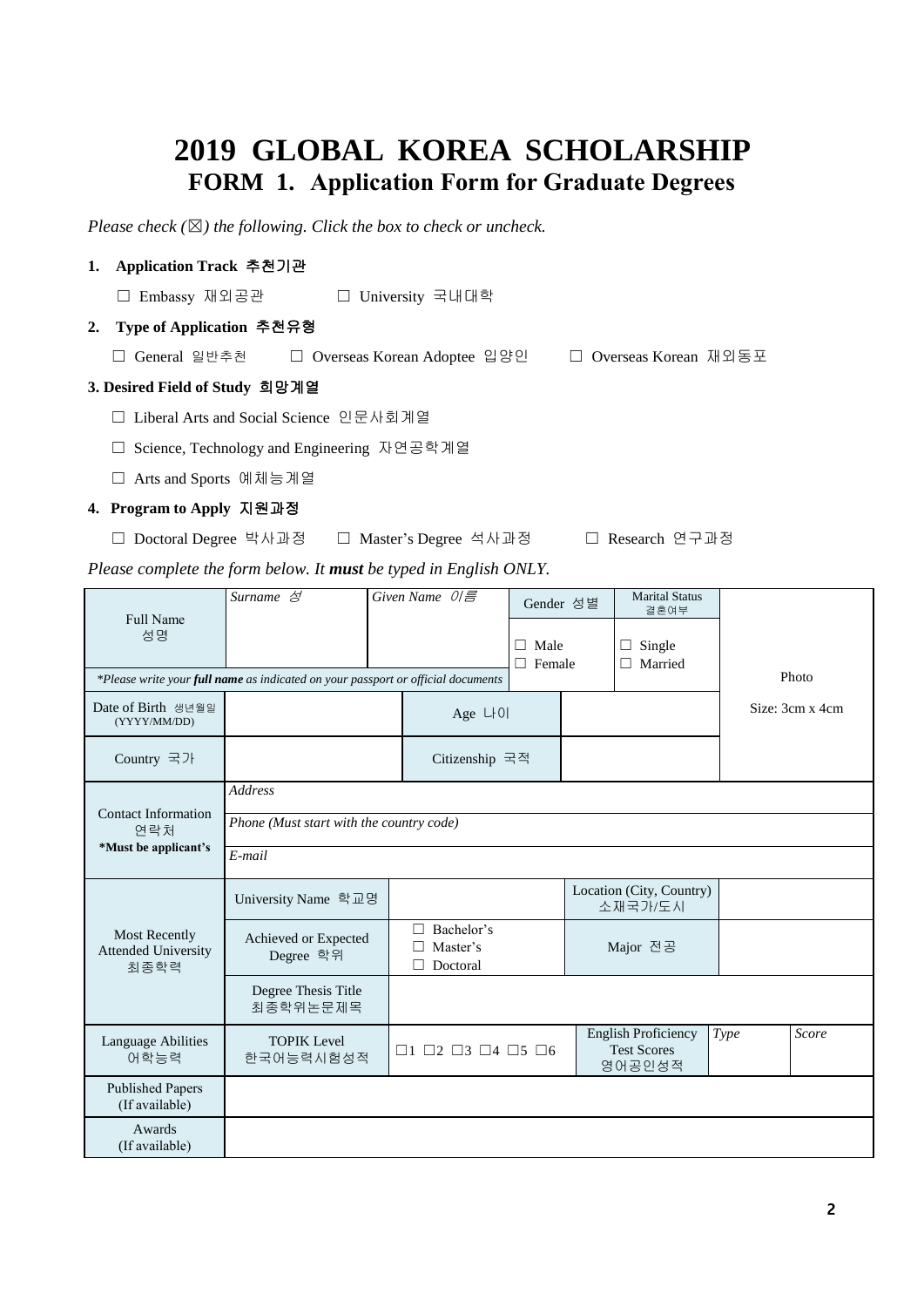| Choice of University &<br>Major<br>지원신청대학 |                                                                                  |              |                      | University 대학 |              |                                                                   |            |                            |                                 | Division 계열<br>Department 학과 |            |                      |                           |                |                      | Major 세부전공       |  |                          |                     |
|-------------------------------------------|----------------------------------------------------------------------------------|--------------|----------------------|---------------|--------------|-------------------------------------------------------------------|------------|----------------------------|---------------------------------|------------------------------|------------|----------------------|---------------------------|----------------|----------------------|------------------|--|--------------------------|---------------------|
|                                           | * Attention! Embassy Track applicants must choose THREE universities and majors. |              |                      |               |              |                                                                   |            |                            |                                 |                              |            |                      |                           |                |                      |                  |  |                          |                     |
|                                           | Choice #1                                                                        |              |                      |               |              | University Track applicants must choose ONE university and major. |            |                            |                                 |                              |            |                      |                           |                |                      |                  |  |                          |                     |
|                                           | Choice #2                                                                        |              |                      |               |              |                                                                   |            |                            |                                 |                              |            |                      |                           |                |                      |                  |  |                          |                     |
|                                           | Choice #3                                                                        |              |                      |               |              |                                                                   |            |                            |                                 |                              |            |                      |                           |                |                      |                  |  |                          |                     |
|                                           |                                                                                  |              | Period 기간            |               |              |                                                                   |            | University/Institution 학교명 |                                 |                              |            |                      | Country 소재국<br>Major 전공분야 |                |                      |                  |  |                          | Degree 학위           |
|                                           | Previously                                                                       |              |                      |               |              |                                                                   |            |                            |                                 |                              |            |                      |                           |                |                      |                  |  |                          |                     |
|                                           | Achieved<br>Degree(s)                                                            |              |                      |               |              |                                                                   |            |                            |                                 |                              |            |                      |                           |                |                      |                  |  |                          |                     |
|                                           | 학력                                                                               |              |                      |               |              |                                                                   |            |                            |                                 |                              |            |                      |                           |                |                      |                  |  |                          |                     |
|                                           |                                                                                  |              |                      |               |              |                                                                   |            |                            |                                 |                              |            |                      |                           |                |                      |                  |  |                          |                     |
| $GPA*$                                    | School<br>Year                                                                   |              | 1 <sup>st</sup> year |               |              | 2 <sup>nd</sup> year                                              |            |                            | 3rd year                        |                              |            | 4 <sup>th</sup> year |                           |                | 5 <sup>th</sup> year |                  |  | Cumulative<br><b>GPA</b> | Score<br>Percentile |
| (ONLY for<br>terms or<br>semesters        | Term/<br>Semester                                                                | $\mathbf{1}$ | $\boldsymbol{2}$     | 3             | 1            | $\overline{2}$                                                    | 3          | 1                          | 2                               | 3                            | 1          | $\overline{c}$       | 3                         | 1              | 2                    | 3                |  | 평균평점                     | 환산점수                |
| completed)<br>성적                          | Bachelor's                                                                       |              | $\prime$             | $\sqrt{2}$    | $\sqrt{2}$   | $\sqrt{2}$                                                        | $\sqrt{2}$ | $\sqrt{2}$                 | $\overline{1}$                  | $\overline{1}$               | $\sqrt{2}$ | $\sqrt{2}$           | $\sqrt{2}$                | $\sqrt{2}$     | $\sqrt{2}$           | 1                |  |                          | /100                |
| (이수<br>학기만)                               | Master's                                                                         |              | $\prime$             | $\sqrt{2}$    | $\sqrt{2}$   | $\sqrt{2}$                                                        | $\sqrt{2}$ | $\sqrt{2}$                 |                                 |                              |            | $\sqrt{2}$           | $\sqrt{2}$                | $\sqrt{2}$     | $\sqrt{2}$           | $\overline{1}$   |  |                          |                     |
|                                           | Doctoral                                                                         |              |                      | $\sqrt{2}$    |              | $\prime$                                                          |            | $\sqrt{2}$                 |                                 |                              |            |                      | $\sqrt{2}$                |                | $\sqrt{2}$           |                  |  |                          | /100                |
|                                           | Employment or                                                                    |              |                      |               | Period       |                                                                   |            | Institution/Company        |                                 |                              |            |                      | Position                  |                |                      | Responsibilities |  |                          |                     |
|                                           | Professional Research<br>Experience                                              |              |                      |               |              |                                                                   |            |                            |                                 |                              |            |                      |                           |                |                      |                  |  |                          |                     |
|                                           | 직업 혹은 연구경력                                                                       |              |                      |               |              |                                                                   |            |                            |                                 |                              |            |                      |                           |                |                      |                  |  |                          |                     |
|                                           | Previous Visits to                                                               |              |                      |               | Period       |                                                                   |            |                            |                                 | Purpose of Stay              |            |                      |                           | City or Region |                      |                  |  | Affiliated Organization  |                     |
|                                           | Korea 과거 한국<br>거주 또는                                                             |              |                      |               |              |                                                                   |            |                            |                                 |                              |            |                      |                           |                |                      |                  |  |                          |                     |
|                                           | 체류 사실                                                                            |              |                      |               |              |                                                                   |            |                            |                                 |                              |            |                      |                           |                |                      |                  |  |                          |                     |
|                                           | Previously Received<br>Scholarship Awards                                        |              |                      |               | Sponsor 지원기관 |                                                                   |            |                            | Grant Amount 지원금액<br>(USD/year) |                              |            |                      |                           | Period 수혜기간    |                      |                  |  |                          |                     |
|                                           | from Korean<br>institutions                                                      |              |                      |               |              |                                                                   |            |                            |                                 |                              |            |                      |                           |                |                      |                  |  |                          |                     |
|                                           | 장학금 수혜                                                                           |              |                      |               |              |                                                                   |            |                            |                                 |                              |            |                      |                           |                |                      |                  |  |                          |                     |
|                                           |                                                                                  |              |                      |               |              |                                                                   |            |                            |                                 | 년(yyyy)                      |            |                      |                           | 월 $(mm)$       |                      |                  |  | $\trianglelefteq$ (dd)   |                     |
|                                           | Applicant's<br>Name:<br>(signature)                                              |              |                      |               |              |                                                                   |            |                            |                                 |                              |            |                      |                           |                |                      |                  |  |                          |                     |

\* Refer to Appendix A for the grade conversion table.

\* Doctoral degree applicants must put grades information both for Bachelor's degree and Master's degree.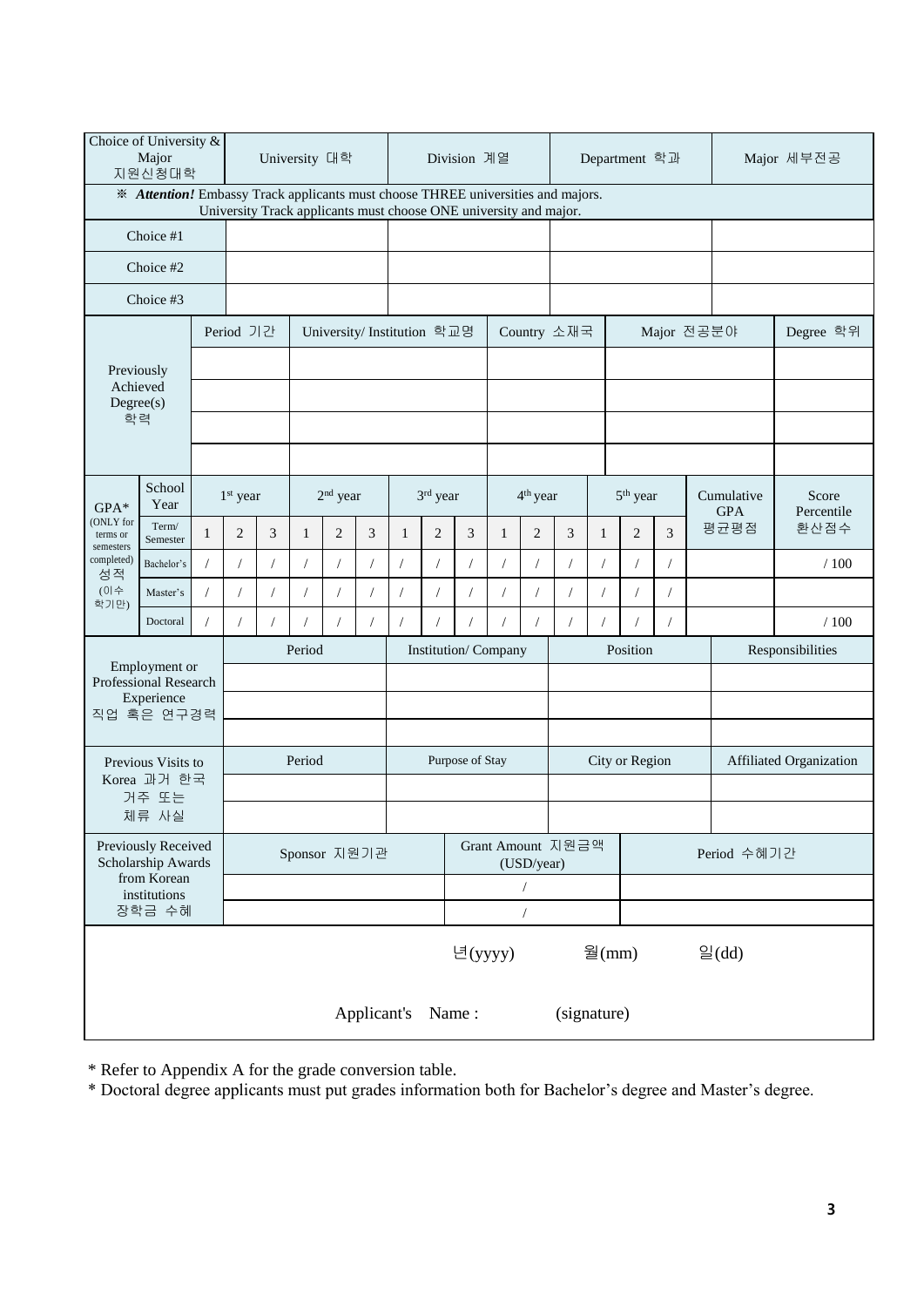## **FORM 2. PERSONAL STATEMENT**

*Please type in Korean or in English. The letter must be single spaced within ONE page, with the font Times New Roman, size 11. (\*11 points)*

o Motivations with which you apply for this program

o Your education and work experience in relation to GKS.

o Reason for studying in Korea

o Any other aspects of your background and interests which may help us evaluate your aptitude and passion for graduate study or research.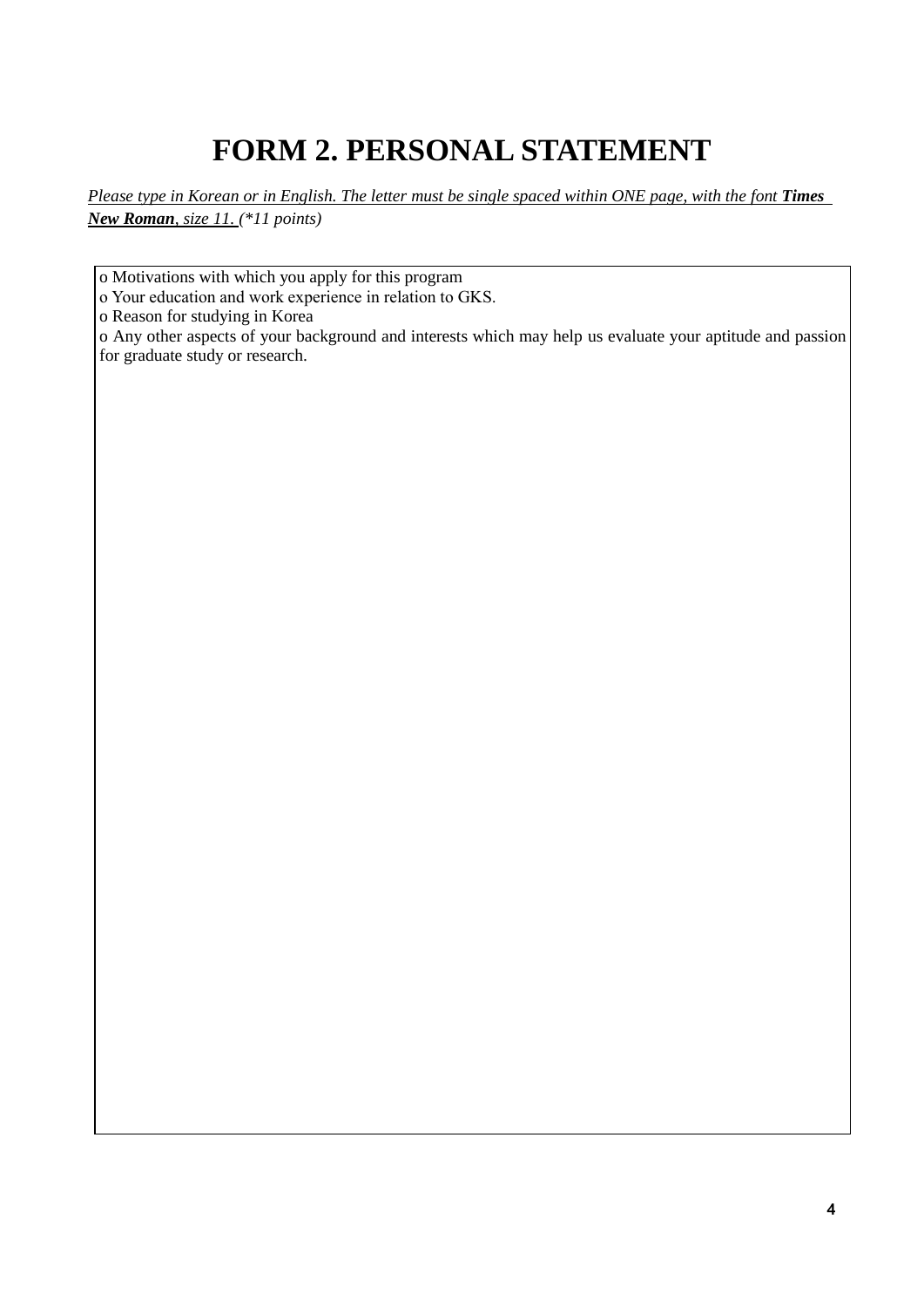### **FORM 3. STATEMENT OF PURPOSE**

*This form is required for applicants in the Master's or Doctoral program ONLY. Please type in Korean or in English. The statement of purpose must be single spaced with no more than TWO pages, with the font Times New Roman, size 11. (\*11 points)*

| Goal of study $\&$<br>Study Plan | o Goal of study, title or subject of research, and detailed study plan |
|----------------------------------|------------------------------------------------------------------------|
|                                  |                                                                        |
|                                  |                                                                        |
|                                  |                                                                        |
|                                  |                                                                        |
|                                  |                                                                        |
|                                  |                                                                        |
|                                  |                                                                        |
|                                  |                                                                        |
|                                  |                                                                        |
|                                  |                                                                        |
|                                  |                                                                        |
| Future Plan                      |                                                                        |
| after Study                      | o Future plan in Korea or another country after study in Korea         |
|                                  |                                                                        |
|                                  |                                                                        |
|                                  |                                                                        |
|                                  |                                                                        |
|                                  |                                                                        |
|                                  |                                                                        |
|                                  |                                                                        |
|                                  |                                                                        |
|                                  |                                                                        |
|                                  |                                                                        |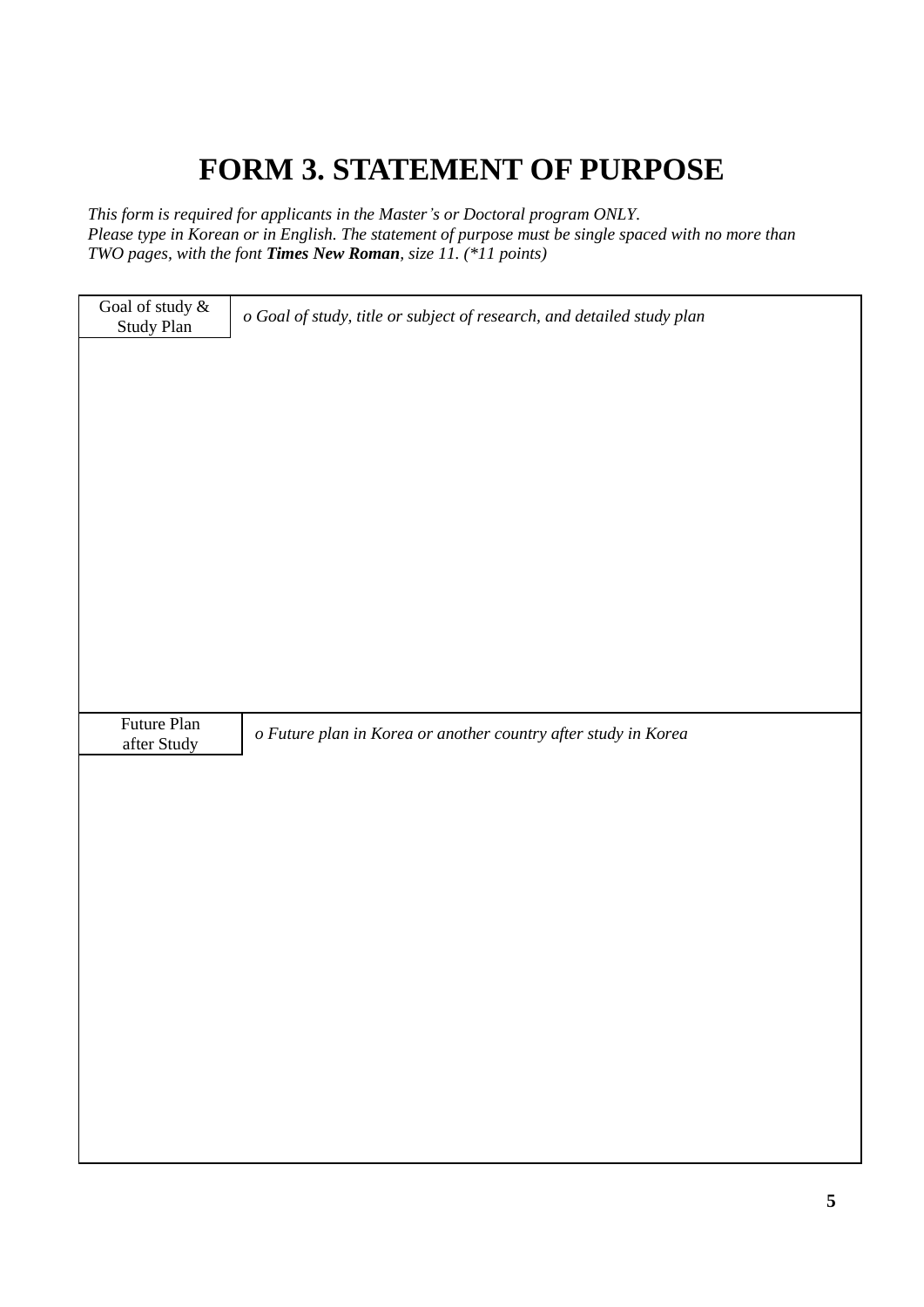### **FORM 4. RESEARCH PROPOSAL**

*This form is required for the Research Program applicants ONLY.* 

*Please type in Korean or in English. Please write in as much detail as possible, not exceeding FIVE pages, single-spaced, with the font Times New Roman, in size 11. (\*11 points)*

| $\blacksquare$ Research Topic                      |
|----------------------------------------------------|
|                                                    |
|                                                    |
|                                                    |
| $\blacksquare$ Research Objectives                 |
|                                                    |
|                                                    |
|                                                    |
| Detailed Research Plan                             |
|                                                    |
|                                                    |
|                                                    |
| Research Methodology                               |
|                                                    |
|                                                    |
|                                                    |
| $\blacksquare$<br>Expected Results of the Research |
|                                                    |
|                                                    |
|                                                    |
| $\blacksquare$ Research Timetable                  |
|                                                    |
|                                                    |
|                                                    |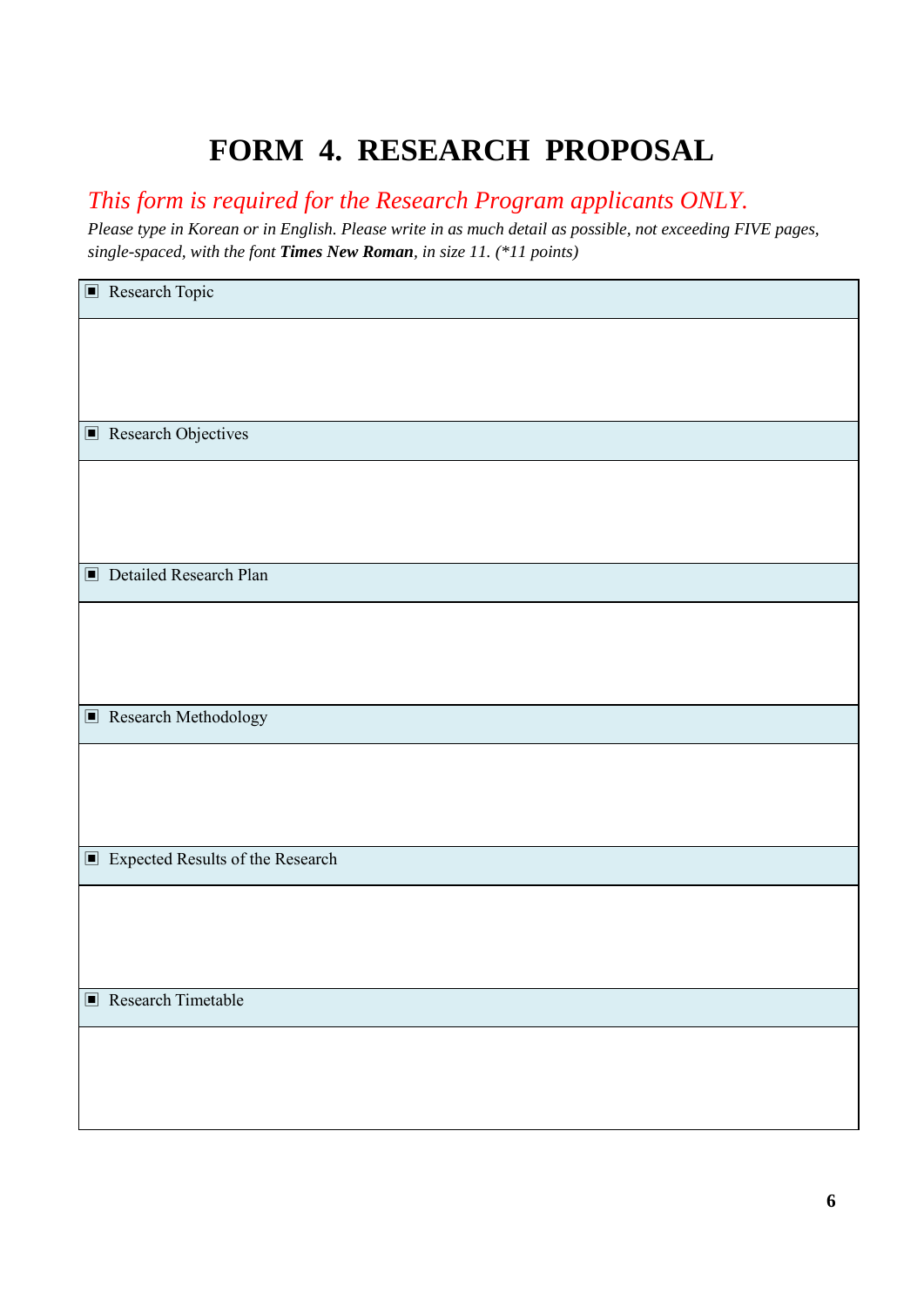### **FORM 5. RECOMMENDATION LETTER**

**To the applicant**: Please fill in your name and the other required information below. In turn, deliver or email this form to the person who will write this letter. **NOTE:** Request your recommender to seal his or her letter of recommendation in an official envelope and sign across the back flap upon completion. Recommendation letters that are not sealed and signed will not be accepted. **Confidential**

| Name of Applicant: (Surname) | (Given Name)                                                            |  |  |  |  |  |  |  |
|------------------------------|-------------------------------------------------------------------------|--|--|--|--|--|--|--|
| Nationality:                 | Desired Degree Program: $\Box$ Master's $\Box$ Doctoral $\Box$ Research |  |  |  |  |  |  |  |
| Intended Major:              |                                                                         |  |  |  |  |  |  |  |

#### **To be completed by the recommender:**

l,

*Your frank and candid evaluation of the applicant will be highly appreciated in the selection of Global Korea Scholarship awardees and the admissions to a Korean university. We greatly appreciate your time and effort.*

#### **\*You may use your own recommendation letter template and attach your letter to this form. However, we hope to glean the following information of the applicant from your recommendation letter:**

- How long have you known the applicant and in what relationship?

- What are applicant's capabilities, strengths, and weaknesses (in regards to academic achievement, passion and interest for intended major, future academic potential, integrity, responsibility, independence, creativity, adaptability, communication skills, and others)?

- Please comment on the applicant's performance record, potential, or personal qualities which you believe would be helpful in considering the applicant's application for the proposed degree/research program.

| Recommender's Name                           |  |
|----------------------------------------------|--|
| Recommender's Signature                      |  |
| Position or Title: University (Institution): |  |
|                                              |  |
| $(zip-code:$                                 |  |
|                                              |  |
|                                              |  |

*\*After completing the recommendation letter, please printout or make 3 photocopies of the letter you wrote and sign all copies (1 original and 3 photocopied letters) respectively. Please enclose all 4 letters in an official envelope and sign across the back flap; the recommendation letters that are not signed will not be considered valid.* Please return this form and your recommendation letters sealed in an envelope to the applicant. Thank you!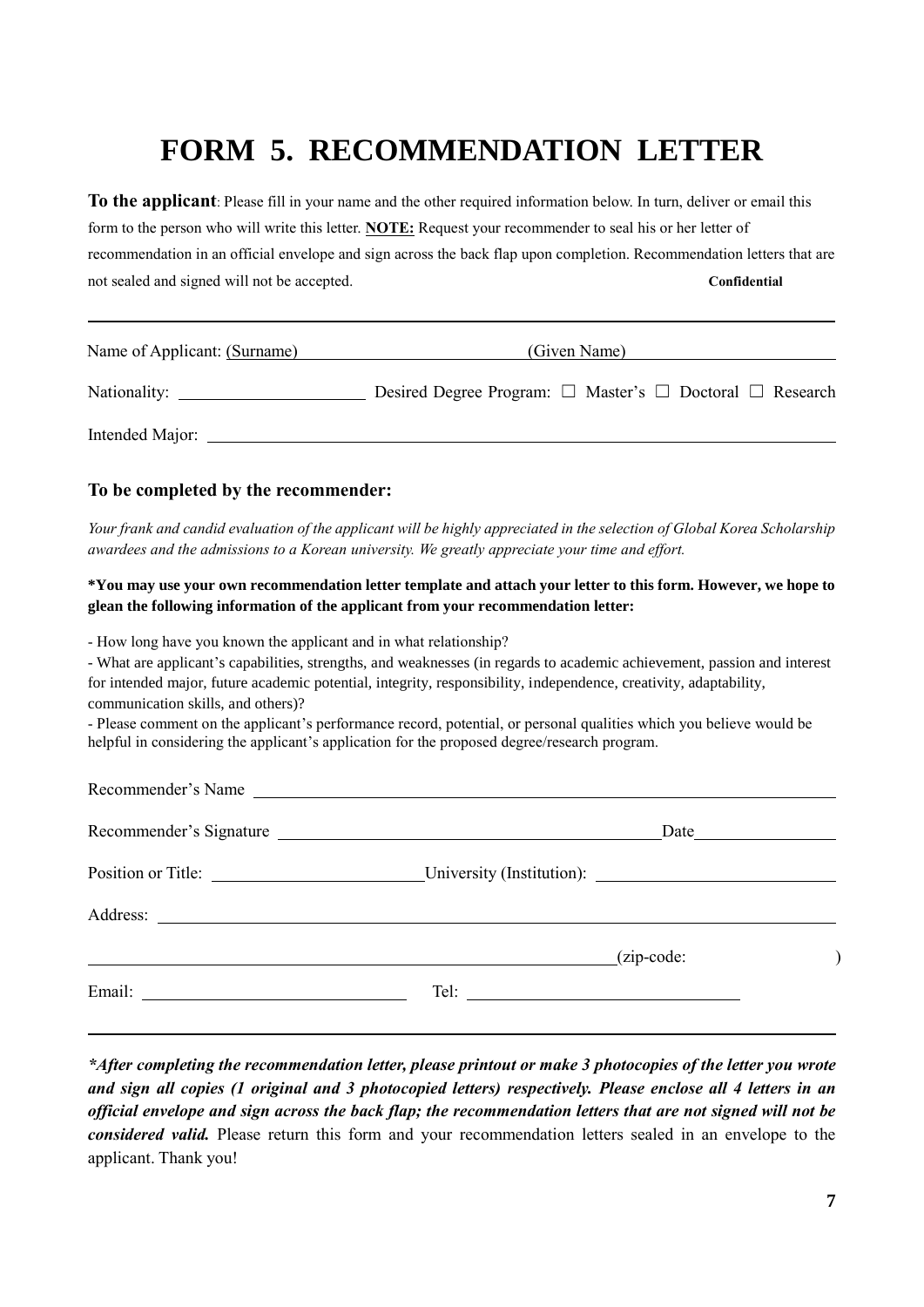# **FORM 6. LETTER OF INVITATION**

*This form is required for the Research Program applicants ONLY and must be completed by the staff or faculty of the inviting university.* 

|                                 |                                                                                                                                                                                                                                                                                                                                                        | <b>A. Applicant Information</b> |  |
|---------------------------------|--------------------------------------------------------------------------------------------------------------------------------------------------------------------------------------------------------------------------------------------------------------------------------------------------------------------------------------------------------|---------------------------------|--|
| <b>Full Name</b>                |                                                                                                                                                                                                                                                                                                                                                        |                                 |  |
| Nationality                     |                                                                                                                                                                                                                                                                                                                                                        | <b>Final Degree</b>             |  |
| Current<br>Affiliation          |                                                                                                                                                                                                                                                                                                                                                        | Current<br>Position             |  |
|                                 |                                                                                                                                                                                                                                                                                                                                                        | <b>B. Invitation Details</b>    |  |
| Period of<br>Invitation         |                                                                                                                                                                                                                                                                                                                                                        | Department                      |  |
| Professor                       |                                                                                                                                                                                                                                                                                                                                                        | (signature)                     |  |
| <b>Research Plan</b>            | * Please briefly describe the applicant's research topic and plan.                                                                                                                                                                                                                                                                                     |                                 |  |
| University's<br>Support<br>Plan | 1. Please check all that applies:<br>Participation in our university's research project;<br>Support for coursework, as in auditing a course;<br>Personal research office<br>$\perp$<br>Access to the university's library<br>Financial support for attending academic conferences<br>On-campus accommodation<br>Other<br>2. University Support Details |                                 |  |
|                                 |                                                                                                                                                                                                                                                                                                                                                        |                                 |  |

I hereby confirm that our university (institution) will invite the above person as a research program scholar under the Korean Government Scholarship Program.

Date: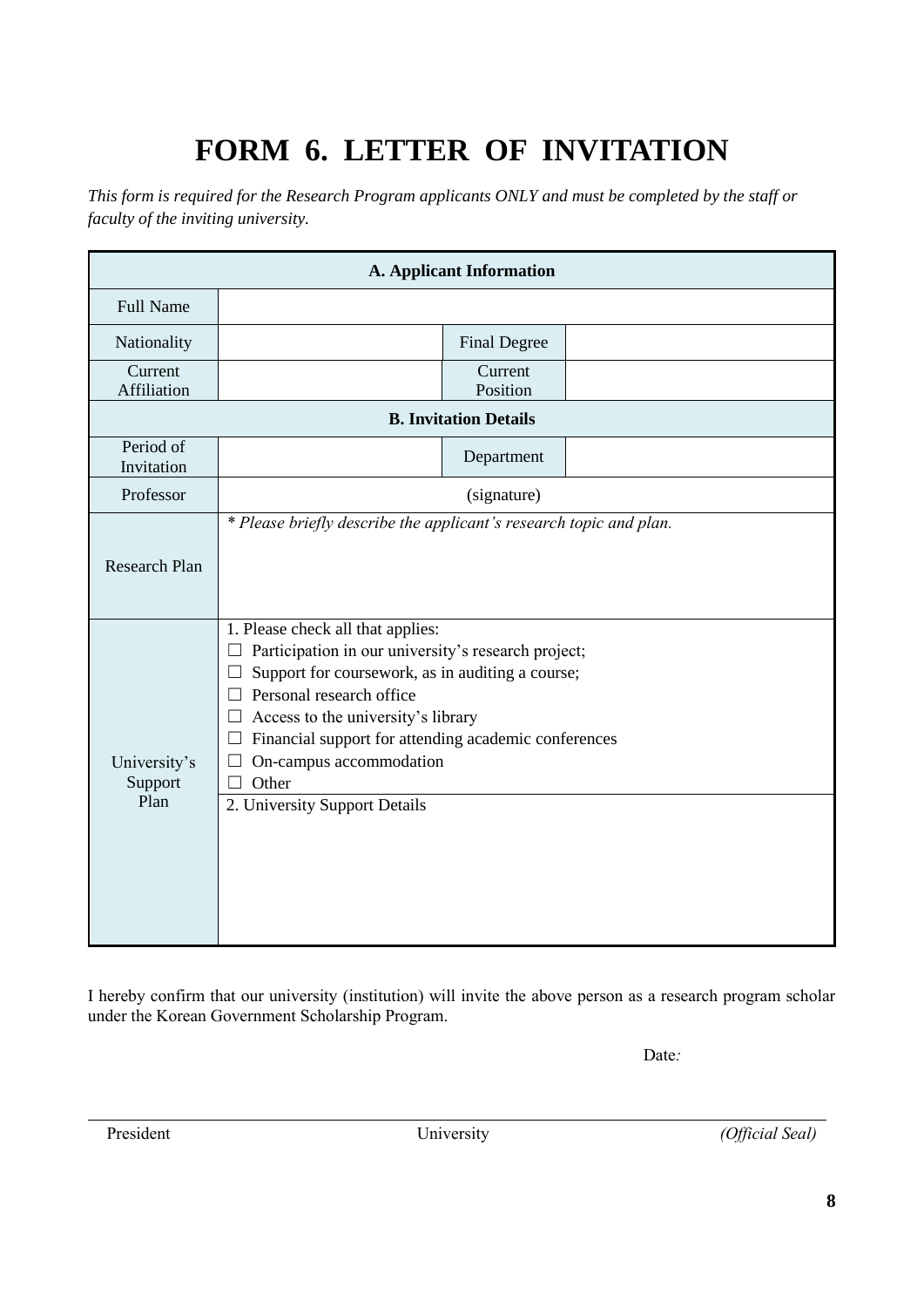# **FORM 7. GKS APPLICANT AGREEMENT**

#### **As an applicant for 2019 Global Korea Scholarship for Graduate Degree, I agree to abide by the following;**

※ *Please read each article, check each box and sign below.*

- (1) The information I have provided in this application forms are true and accurate and all documents I submitted to the National Institute for International Education (hereafter NIIED) are genuine.  $\Box$
- (2) I understand that all the documents submitted to NIIED for GKS will not be returned regardless of the final outcome of the selection process.  $\Box$
- (3) I will abide by all the Korean laws and ordinances.  $\Box$
- (4) I will respect and uphold the values of the Korean culture and society.  $\Box$
- (5) I will fulfill my responsibilities as a GKS scholar to the best of my abilities.  $\Box$
- (6) I will not participate in any form of political activities (such as organizing or joining a political party, attending political meetings, publishing articles and declarations, and organizing or participating in political demonstrations).  $\Box$
- (7) I will maintain financial integrity at a personal level.  $\Box$
- (8) I accept NIIED's decision concerning graduate degree, research program and the Korean language program. □
- (9) I understand that once I am selected as a GKS scholar. I am not permitted to change the university, either for the Korean language program or for the degree and research program.  $\square$
- (10)I will abide by the academic regulations and requirements of NIIED, Korean language institution, and university.  $\Box$

Date(yyyy/mm/dd) Applicant's Name (Signature)

*(continued in the next page)*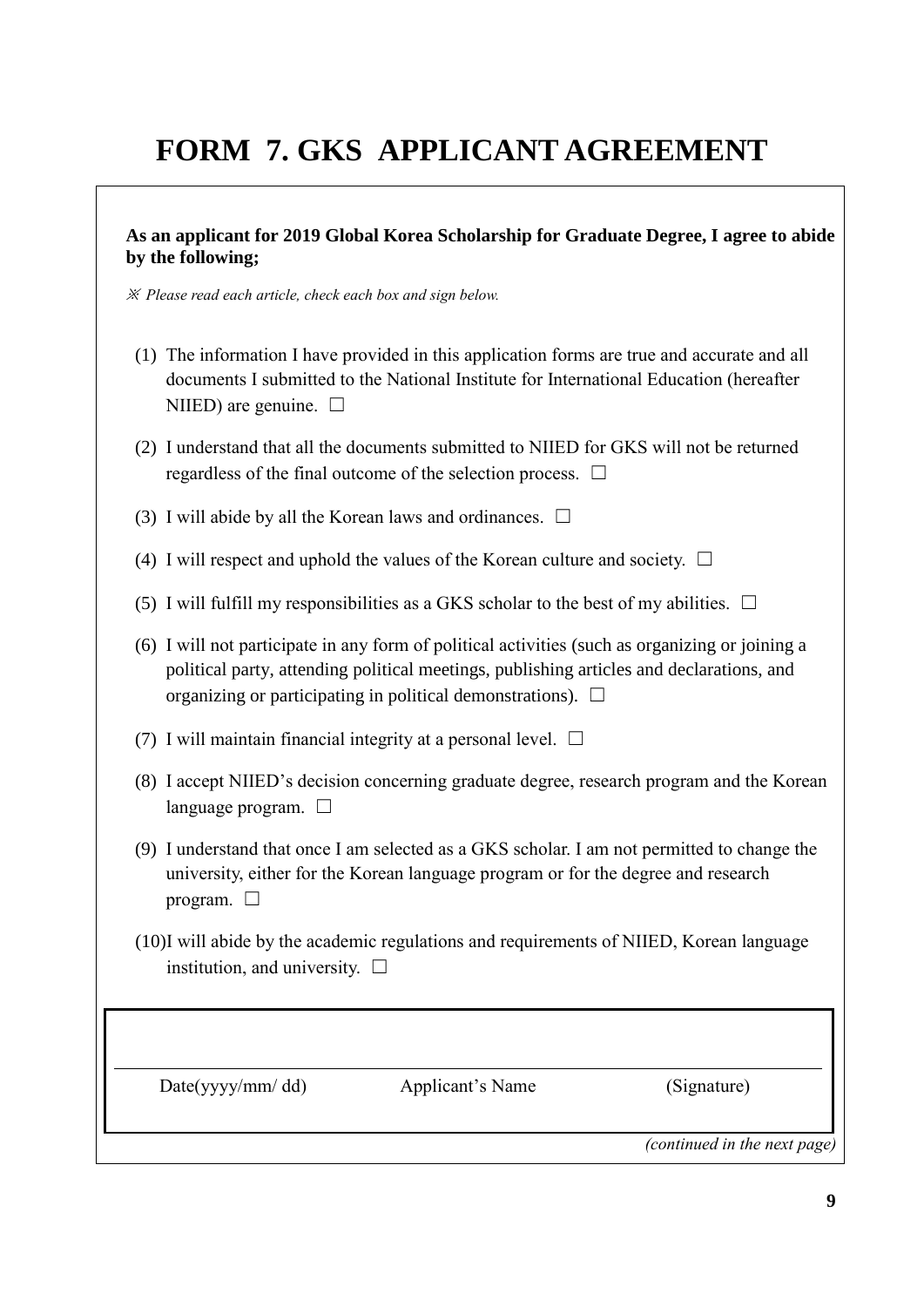- (11)I understand that if I have any dependents that will accompany me to Korea, I am responsible for all matters concerning those dependents such as visa issuance and that NIIED will not provide any extra expenses or support in regards to my dependents.  $\Box$
- (12) I give permission to NIIED, the Ministry of Education of Korea, the Ministry of Foreign Affairs of Korea, the Ministry of Justice of Korea, and affiliated institutions to use the contact information provided in my application for the purpose of visa issuance, communication, conducting surveys, and sharing information as needed. I give authorization for photos and video of me to be taken during GKS orientation and used in any promotional or educational materials.  $\Box$
- (13)I hereby authorize NIIED to verify the information disclosed in this application form and the documents required by GKS as well as to collect any other information deemed necessary by GKS to determine my suitability as an applicant from any institution, organization or individual issuing said information and/or documentation. This includes but is not limited to contacting recommendation referees or previous employers.  $\Box$
- (14)I hereby understand that all information provided to NIIED will be stored in secured servers where access will be limited to GKS team and its affiliates. I understand that all reasonable efforts will be made to protect confidential and sensitive information. By signing below and submitting my application, I agree to these terms.  $\Box$
- (15)I understand that failure to uphold any of the above statements may be grounds for termination of my scholarship offer.  $\Box$

**I confirm that I read all of the above conditions. I also understand that the violation of any one of the above might result in suspension or cancellation of the scholarship.**

Date(yyyy/mm/ dd) Applicant's Name (Signature)